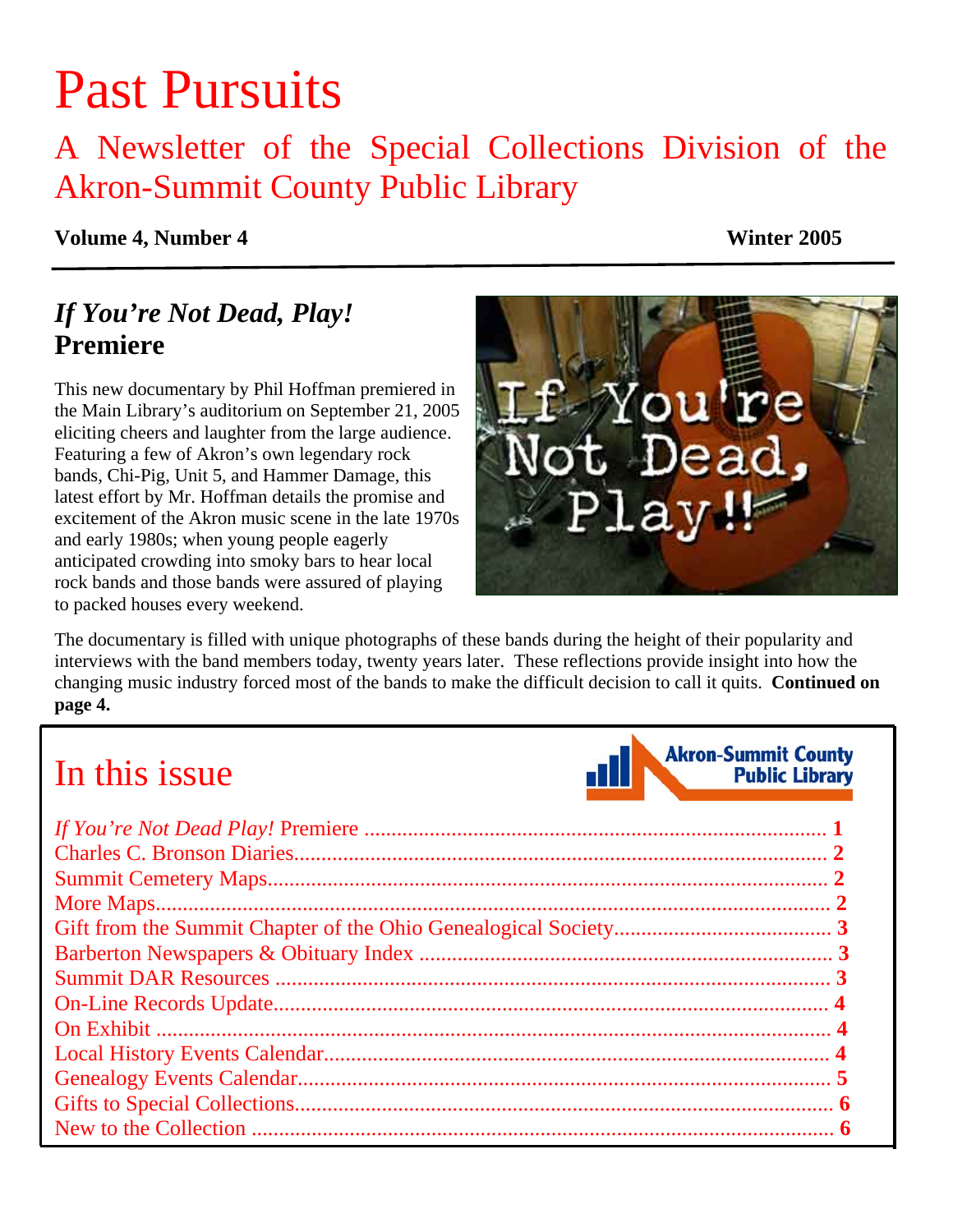### <span id="page-1-0"></span>**Charles C. Bronson Diaries**

*"…I would say that for the last twenty years, I have been collecting the history of Tallmadge and vicinity by having personal interviews with the pioneers male and female, and also by correspondence with those who resided in this vicinity in pioneer days, but had removed to seek homes in the western states."* 

Charles Cook Bronson (1804-1886)

Bronson authored ten volumes on the history of Tallmadge and collected letters, family histories and news clippings that others sent to him. These materials are now housed at the Tallmadge Historical Society. While researchers can no longer use the original diaries, their contents are accessible to researchers both in Tallmadge and here in Special Collections thanks to the efforts of Tobi Battista, former President of the Tallmadge Historical Society.

From July 1995 to January 1997, Battista spent more than 600 hours transcribing Bronson's writings, along with accompanying material such as oral presentations given by Bronson and obituaries. She then organized the materials into three-ring binders and created a table of contents for each volume. Topics covered range from the settlement of the Western Reserve, the history and early settlers of each tract of land in Tallmadge, histories of nearby Hudson and Stow, and accounts of events such as murders and trials. Battista also created a file for each family mentioned in the Bronson books, which can be searched by the Tallmadge Historical Society staff. Call the Society at 330- 630-9760 for details. To read the transcripts or review the Tables of Contents, visit the Special Collections Division on the third floor of the Main Library.

### **Summit Cemetery Maps**

Maps of Summit County Cemeteries with the names and plot locations of veterans noted are available from the Special Collections Division of the Akron-Summit County Library. This was made possible

through the discovery of one of our patrons, Judy Davis, and the generosity of the Summit County Engineer's office.

The maps were created by the Works Progress Administration (WPA) in 1939 and carefully stored by the Summit County Engineer's office before being transferred to the library. They provide some of the only documentation the library has on the burials occurring at several cemeteries such as Cedar Grove in Boston Township or Holy Cross in Coventry Township. While only veterans of US wars are noted on these maps, the maps are excellent tools for identifying a burial location when there are few government records or newspaper obituaries. They can also verify the military service of an ancestor.

In addition to the WPA maps, we received nearly 20 other maps of various cemeteries in Summit County from the Engineer's office. A few of these maps show the names of all of the people buried in the cemetery but most show plot numbers and the evolution of the cemetery over time. Stop by Special Collections to take a look at these important genealogical and historical resources.

### **More Maps!**

Maps of the enumeration districts for the 1910, 1920, and 1930 censuses for the Akron, Barberton, and Cuyahoga Falls areas are now available. These maps can help you determine in which enumeration district to search for a difficult to find ancestor. In addition, there are historical maps showing county boundary lines for the states of New England, Ohio, Pennsylvania, and various southwestern states.

Akron street maps from 1925 through 1989 are a valuable resource for tracing the development of a neighborhood or of Akron itself. Other street maps contain the areas of Summit, Cuyahoga, Erie, Hamilton, and Washington Counties showing different cities over a range of years. Maps of the Ohio and Erie Canal show the lock system and provide suggestions concerning why people settled where they did.

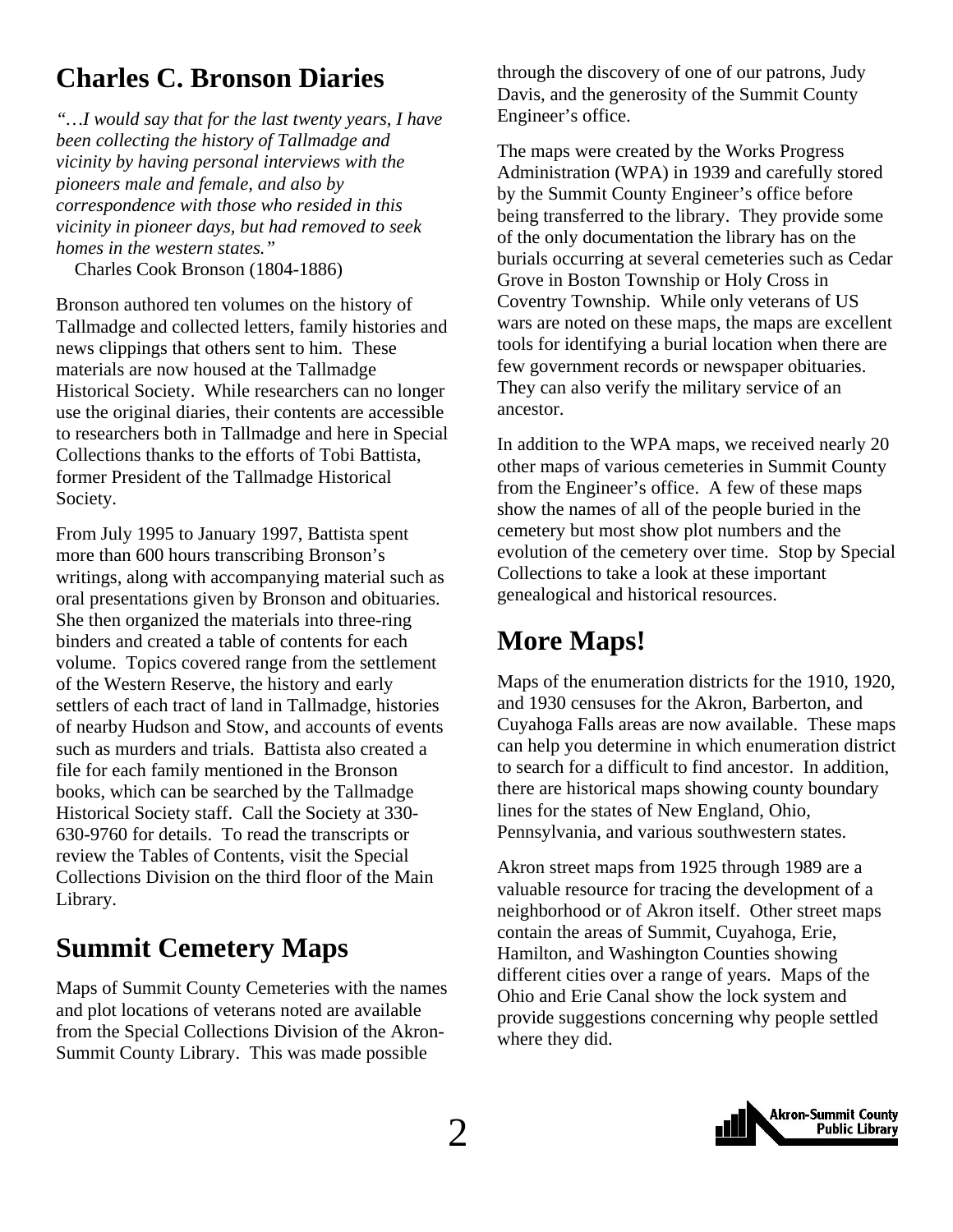<span id="page-2-0"></span>Topographical maps of Summit, Portage, and Stark Counties, as well as the Cuyahoga Valley Recreational Area, give you a bird's eye view of what local farmers or developers had to contend with when settling this part of the Northwest Territory. All of these maps are now available in the map case adjacent to the atlas shelves.

### **Gift from Summit Chapter of the Ohio Genealogical Society**

At the October meeting of the Summit County Chapter of the Ohio Genealogical Society, Special Collections was presented with a generous gift of microfilm. Researchers now have access to early Hudson newspapers: *Western Intelligencer, 1827- 1830, Observer and Telegraph, 1830-1833*, *Ohio Observer, 1833-1855*, as well as Summit County Probate Court Journals, 1852-1886 and the Guardians' Docket Records, 1840-1885. These materials will greatly enhance our collection of early Summit County resources. We are most grateful to Summit County OGS for these important gifts, as well as their continued support of our efforts to develop our Summit County genealogical collections.

### **Barberton Newspapers & Obituary Index**

Special Collections is pleased to announce the addition of the *Barberton News* (1892-1929), *Barberton Leader* (1913-1922), and *Barberton Herald* (1928-1946) newspapers to our microfilmed newspaper collection. This addition will greatly expand our access to Summit County obituaries, especially for deaths occurring in Barberton, Kenmore, and other communities in the Barberton Area.

The Barberton Public Library indexes obituaries from the *Barberton Herald*, and very graciously loaned their indexes to us for copying. You will find the *Barberton Herald Obituary Index, 1928- 2004* shelved with the *Akron Beacon Journal*  obituary indexes in Special Collections.

### **Summit DAR Resources**

The Daughters of the American Revolution, founded in 1890, is dedicated to promoting patriotism and preserving American history. Membership is open to any female 18 years or older who can prove lineal descent from a patriot of the American Revolution. Summit County is fortunate to have three local DAR chapters, the Akron Chapter, the Cuyahoga Portage Chapter, and the David Hudson Chapter. Each chapter has a lineage research chairperson who can assist prospective members with the application process. The national headquarters also offers a variety of services to researchers, many of which are available from their website: www.dar.org. Special Collections maintains a nice collection of DAR resources, including the Lineage books and the DAR Patriot Index.

Barbara Griffith, registrar for the Cuyahoga Portage Chapter of the DAR and Ohio DAR State Registrar, compiled a handy resource guide to assist researchers. It includes tips for getting started, information about the accuracy and value of the lineage books, and resources available on the DAR website including suggestions for searching the DAR online Patriot Index.

We are most grateful to Barb for taking the time to compile this valuable information for our staff, as well as researchers. For more information about the DAR and its services, you may contact the following chapter representatives:

#### **Akron Chapter**

Virginia Melver, Regent [ginnymelver@sbcglobal.net](mailto:ginnymelver@sbcglobal.net) 

Diana Tornichio, Registrar [dltornichio@yahoo.com](mailto:dltornichio@yahoo.com)

#### **Cuyahoga Portage Chapter**

Barbara Griffith, Registrar 330-896-4773 [BarbCGriffith@aol.com](mailto:BarbCGriffith@aol.com)

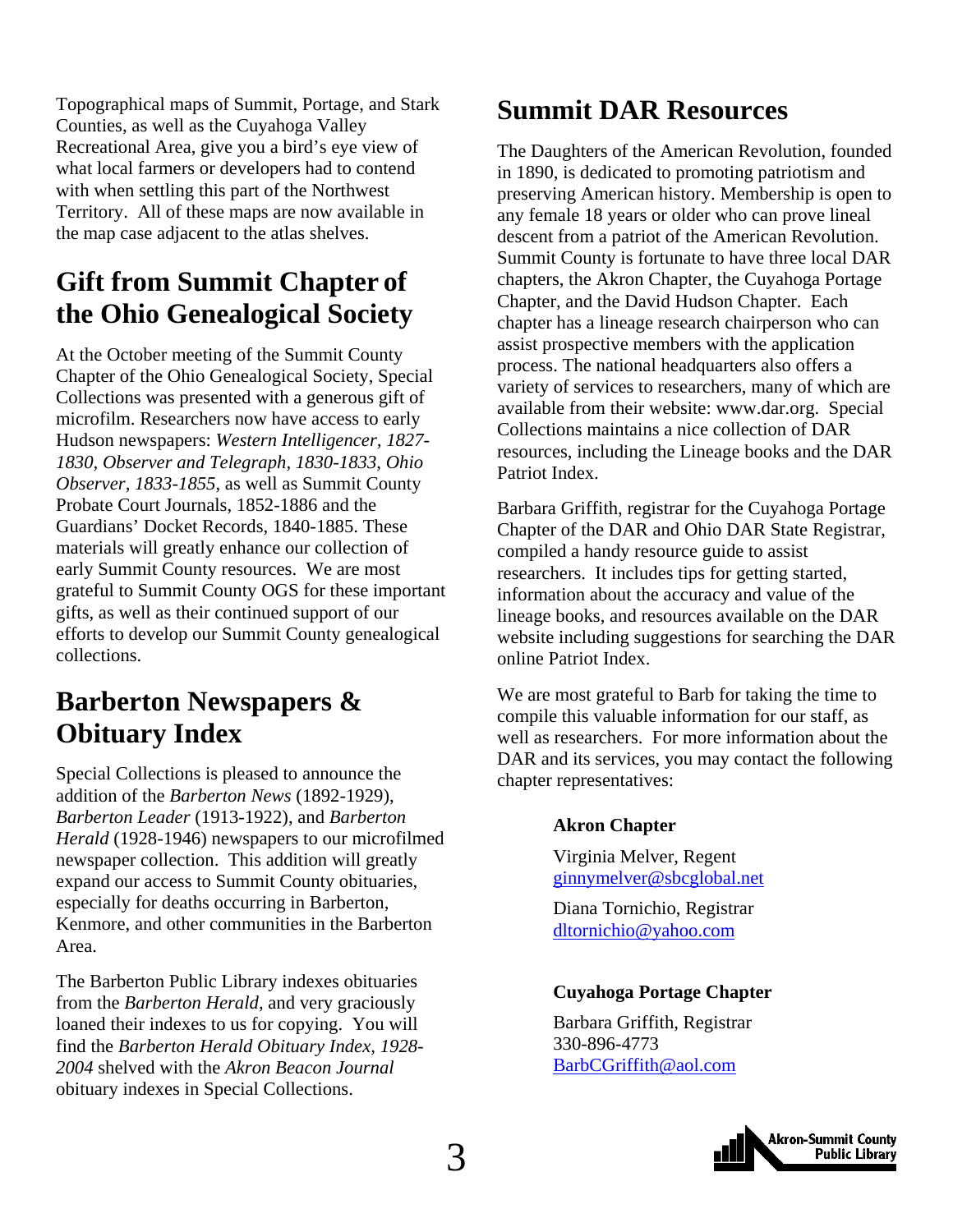### <span id="page-3-0"></span>**On-Line Records Update**

West Virginia vital records can be searched on-line. The Vital Research Records Project, [http://www.wvculture.org/vrr/va\\_select.aspx](http://www.wvculture.org/vrr/va_select.aspx) enables you to search digital images of birth, death, and marriage records from various counties in West Virginia. The West Virginia Division of Culture and History is still adding records to this site.

The 1874, 1891 and 1910 Summit Co. Atlases, held by the University of Akron, are now available online through OhioLINK Digital Media Center at [http://worlddmc.ohiolink.edu/History/Search?fieldn](http://worlddmc.ohiolink.edu/History/Search?fieldname=xml&searchstring=akron&Search=Search&count=1&searchstatus=0&hits=0&collection=c7&year=any&sort=title&results=12) [ame=xml&searchstring=akron&Search=Search&co](http://worlddmc.ohiolink.edu/History/Search?fieldname=xml&searchstring=akron&Search=Search&count=1&searchstatus=0&hits=0&collection=c7&year=any&sort=title&results=12) [unt=1&searchstatus=0&hits=0&collection=c7&yea](http://worlddmc.ohiolink.edu/History/Search?fieldname=xml&searchstring=akron&Search=Search&count=1&searchstatus=0&hits=0&collection=c7&year=any&sort=title&results=12) [r=any&sort=title&results=12](http://worlddmc.ohiolink.edu/History/Search?fieldname=xml&searchstring=akron&Search=Search&count=1&searchstatus=0&hits=0&collection=c7&year=any&sort=title&results=12)

### **On Exhibit**

**Roadway Express & Akron's Trucking Industry** 

Special Collections Exhibit Case – Third Floor

2005 marks the  $75<sup>th</sup>$  anniversary of the founding of Roadway Express. In 1930, Galen Roush joined his brother Carroll's freight moving company, R&M Transportation Company. Later that year, the brothers formed Roadway Express, Inc. By 1939, Roadway had offices in 22 major cities, and by 1956, was operating terminals in 65 cities. Special Collections is pleased to highlight Roadway and its contribution to Summit County's industrial history as part of an exhibit dedicated to our community's important role in the motor carrier industry. On exhibit are numerous items on loan to us from Roadway, as well as materials from the Trucking History and Robert Orr Collections.

### *If You're Not Dead Play!*   **Continued from page 1**

Following the documentary, the audience was treated to a reunion performance by two of the bands featured in the documentary, Chi-Pig and Unit 5. Both bands gave a fantastic performance that will be remembered with just as much

enthusiasm as any they may have played twenty years before.

Phil Hoffman has another documentary titled *It's Everything and Then it's Gone* which showcases the beginning of his cinematic efforts on documenting Akron's unique music scene in the late 1970s. Special Collections is proud to have copies of both of his films in our collection.

Remember that Special Collections is interested in collecting any and all genres of local music, in any format, including photographs or paraphernalia related to a local musical group or organization. If you have any questions or have something of local music interest to donate, please call the Special Collections Division at 330.643.9030.

### **Local History Events Calendar**

#### **Remembering the Fitz**

Steamship William G. Mather Museum Cleveland, Ohio

*Saturday, November 12 1 p.m. – 3 p.m.*  Ninth Street Pier Tour of museum and discussion of Edmund Fitzgerald disaster. For more information call 216.574.9053. Admission is free, but reservations are required.

#### **Candlelight Christmas Open House**

Navarre-Bethlehem Township Historical Society *Saturday, November 19 12:30 p.m. – 4:30 p.m.*  Historic 1836 Mathews House in Navarre will be decorated in Victorian holiday attire. For more information call, 330.879.5938.

#### **Holidayfest**

Lock 3

*November 25 – December 31* 

Celebrate the holidays in Downtown Akron at the Chriskindl Market, enjoying the ice skating rink and Brass Band. For more information, visit [www.destinationdowntownakron.com.](http://www.destinationdowntownakron.com/)

#### **Christmas on the Canal**

Bolivar Renaissance Association *Saturday, November 26 5 p.m. – 7 p.m.*  Santa arrives by fire truck at the Santa House. Join

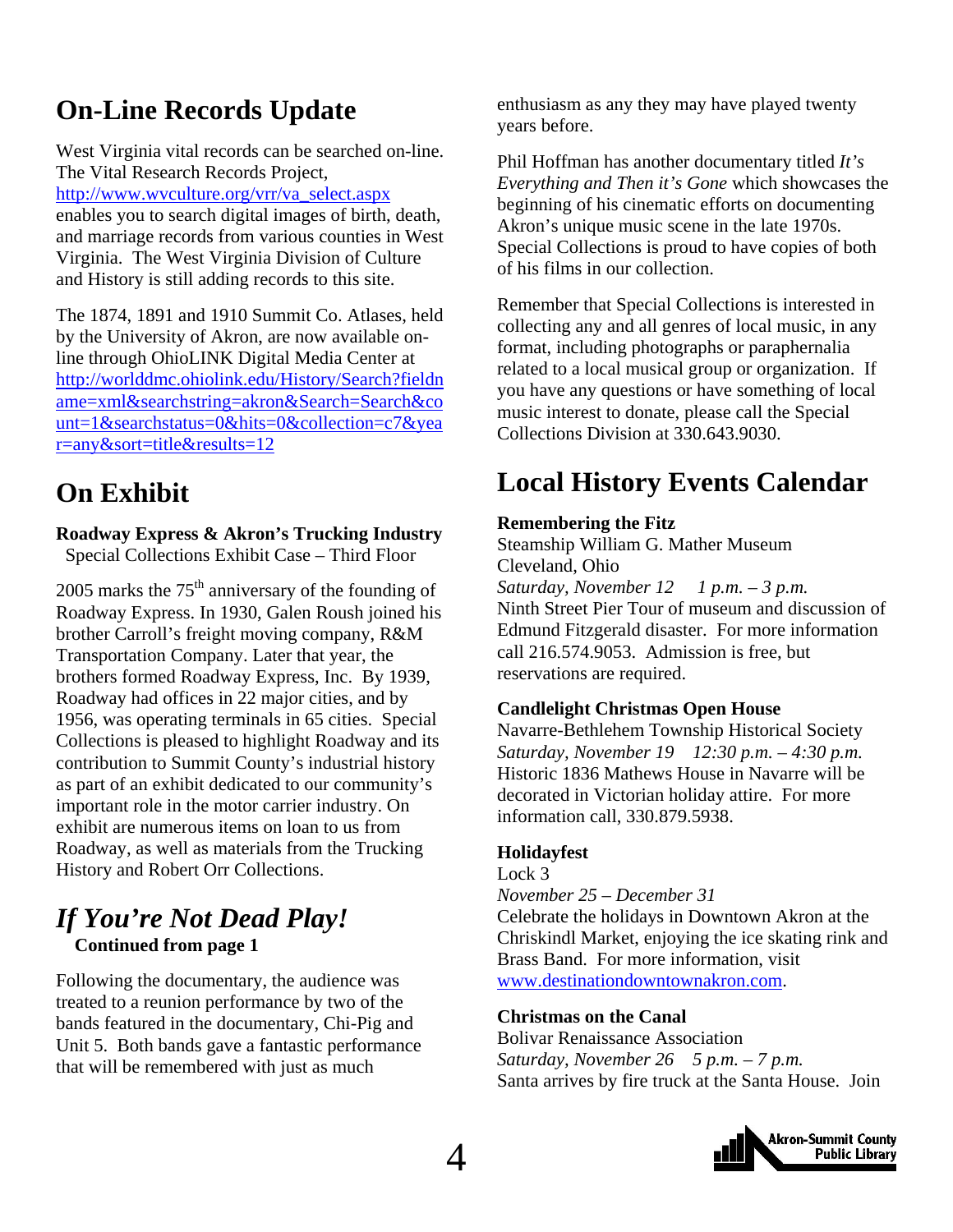<span id="page-4-0"></span>us for the tree lighting, caroling, wagon rides, hot chocolate and cookies. For more information call, 330.874.3321

#### **Holiday Tour of Homes**

Bolivar Renaissance Association *Saturday, November 26 2 p.m. – 8 p.m. Sunday, Novemeber 27 1 p.m. – 6 p.m.*  Tour the historic homes of the Bolivar area. For more information, call 330.874.3113. Admission is free.

#### **Preview Party**

Summit County Historical Society *Thursday, December 1*  Celebrate the holidays with an evening of food, music, and spirits in the Perkins Stone Mansion. For more information, call 330.535.1120.

#### **Scrooge's Nite Out**

Ohio Canal Corridor *Friday, December 2, 7 p.m. – 1 a.m.*  Downtown Cleveland holiday party with food, beverage, music and casino. Call 216.520.1825 or visit [www.ohiocanal.org](http://www.ohiocanal.org/).

#### **Mathews House by Candlelight**

Navarre-Bethlehem Township Historical Society *Friday, December 2 6 p.m. – 8 p.m.*  Enjoy  $19<sup>th</sup>$  century candlelight Christmas and join a candlelight tour of Historic Rochester Square.

#### **Dear Santa Letters in the**  *Barberton Herald***: 1920s-1950s**

Barberton Public Library *Wednesday, December 21 2 p.m.*  Hear the letters children wrote to Santa 70 years ago and see some of the toys they requested. For more information, call 330.745.1194. Admission is free.

#### **First Night**

Lock 3 *Saturday, December 31 9 a.m. – 2 p.m.*  Enjoy a family friendly community celebration of the arts. Fro more information, visit [www.destinationdowntownarkron.com](http://www.destinationdowntownarkron.com/).

### **Genealogy Events Calendar**

#### **Using Chat Rooms / Vital Records: On-line**

Computer Assisted Genealogy Group (CAGG) *Saturday, November 19 9:30 a.m.*  The morning session of this meeting is presented by Holly Timm & Lorraine Newsome on using chat rooms. The afternoon session is Vital Records: Online information and Indexes. Meetings are held at the Fairview Park Regional Library.

#### **Computer Genealogy Class**

Ohio Historical Society

(Hayes Presidential Center in Fremont, Ohio) *Saturday, November 19 9:30 a.m. 11:30 a.m.*  An introduction to genealogy resources available on the Internet and made for home-computer use. For more information call 800.998.7737. Admission is free.

#### **Red State Blue State Part II**

Greater Cleveland Genealogical Society *Monday, November 21 7p.m. – 8:45 p.m.*  The cavaliers and servants from southwest England who settled Virginia and other southern coastal areas will be discussed as well as the people from the borderlands of England who settled the backcountry of the colonies. Join us at the Fairview Regional Library on Lorain Road in Fairview Ohio. For more information, call 440.333.4700.

#### **Sharing Your Genealogical Data Electronically**

Hudson Genealogical Study Group *Saturday, December 10 9:30 am*  Presented by Roger Marble at the Hudson Library & Historical Society. For more information, call 330.653.6658.

#### **Discovering Jewish Origins**

Hudson Genealogical Study Group *Saturday January 14 9:30 a.m.*  Presented by Pam Turner-Taylor at the Hudson Library & Historical Society. For more information, call 330.653.6658.

#### **Genealogy North of the Boarder**

Hudson Genealogical Study Group *Saturday, January 21 9:30 a.m.* 

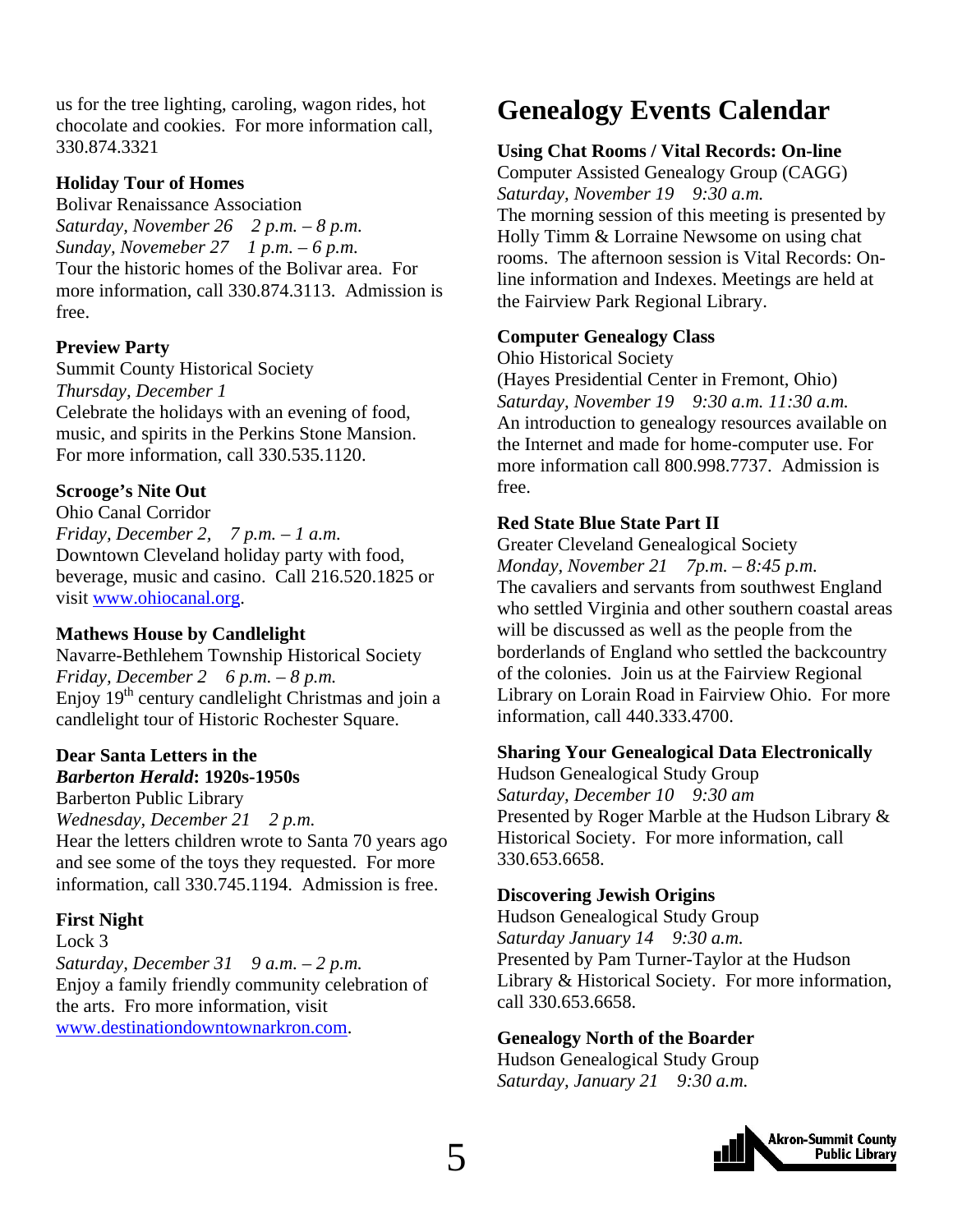<span id="page-5-0"></span>Presented by Gwen Mayer at the Hudson Library & Historical Society. For more information, call 330.653.6658.

#### **Preserving & Restoring Family Documents**

Hudson Genealogical Study Group *Friday, January 27 7:30 p.m.*  Presented by Ann Kearney at the Hudson Library & Historical Society. For more information, call 330.653.6658.

#### **Stories that Grandma & Grandpa told us – Oral Histories of Families**

Hudson Genealogical Study Group *Saturday, February 11 9:30 a.m.*  Presented by Ginny Snyder & Joan Maher at the Hudson Library & Historical Society. For more information, call 330.653.6658.

### **We would like to thank the following for their generous donations:**

Howland Davis II for *New Chronicles of England and France* by Robert Fabyan and microfilm:*1870 census: Washington and Westchester Counties, NY*  and *1880 census: Buffalo, NY* 

Richard Gardner for two copies of *Memories of Oak Hill.* 

Rudy Hinderegger for materials pertaining to the German social organization, Arbeiter Saengerbund Frieheit.

Don Kammer for LP record: *Phil Palumbo and Pals.* 

Beth Kenny and David Hill School for a copy of the David Hill School slideshow.

Lois Rohrer Ljungren for *The McConnel Family.* 

Robert Lutz for *Official Roster of Ohio Solders, Sailors and Marines in the World War, 1917-1918 (*23 volumes) and *American Armies and Battlefields in Europe.* 

Elizabeth Manuel for genealogy and local history materials pertaining to Athens County, Ohio.

Jack Morris for *Akron Central High School yearbook, 1944* and *Central High School newspaper, 1944.* 

Patty Dahm Pascoe for *Genealogies of Pascoe, Scheid, Maunus of Welsh, German, Finnish Descent.* 

Richard E. Rouse Jr. for *Akron East High School Yearbook, 1934.* 

Sarah Skapin for *Tell Me About Akron Now: the Video Project.* 

### **New to the Collection**

#### **Massachusetts**

Mayflower Families through five generations Vol. 9

#### **Michigan**

History of Kalamazoo Co., Michigan

#### **Ohio**

Ohio Atlas & Gazetteer Pedigree charts from the East Cuyahoga Genealogical Society Jackson Township Coshocton Co., Ohio cemeteries White Eyes Twp. Coshocton Co., Ohio cemeteries Greene County, Ohio master cem. index V. I – IX Greene County, Ohio marriage records 1803 -1840 Green Twp gleanings and cemetery inscriptions Monroe Co., Ohio Barrere Funeral Home records 1927 – 1953 (Hamilton Co. OH) Hamilton Co., Ohio & Cincinnati morgue records Hamilton Co., Ohio index of early deeds 1804 – 1817 Marriages recorded in Hamilton Co., Ohio 1885 – 1889 Walnut Hills (Originally German Protestant) cemetery 1843 – 1993 Hancock Co., Ohio cemeteries – Washington Township Index to naturalization papers found in Hancock County, Ohio Index to Hancock Co., Ohio Wills 1829 – 1957 Marriage records of Hancock Co., Ohio 1885 – 1898

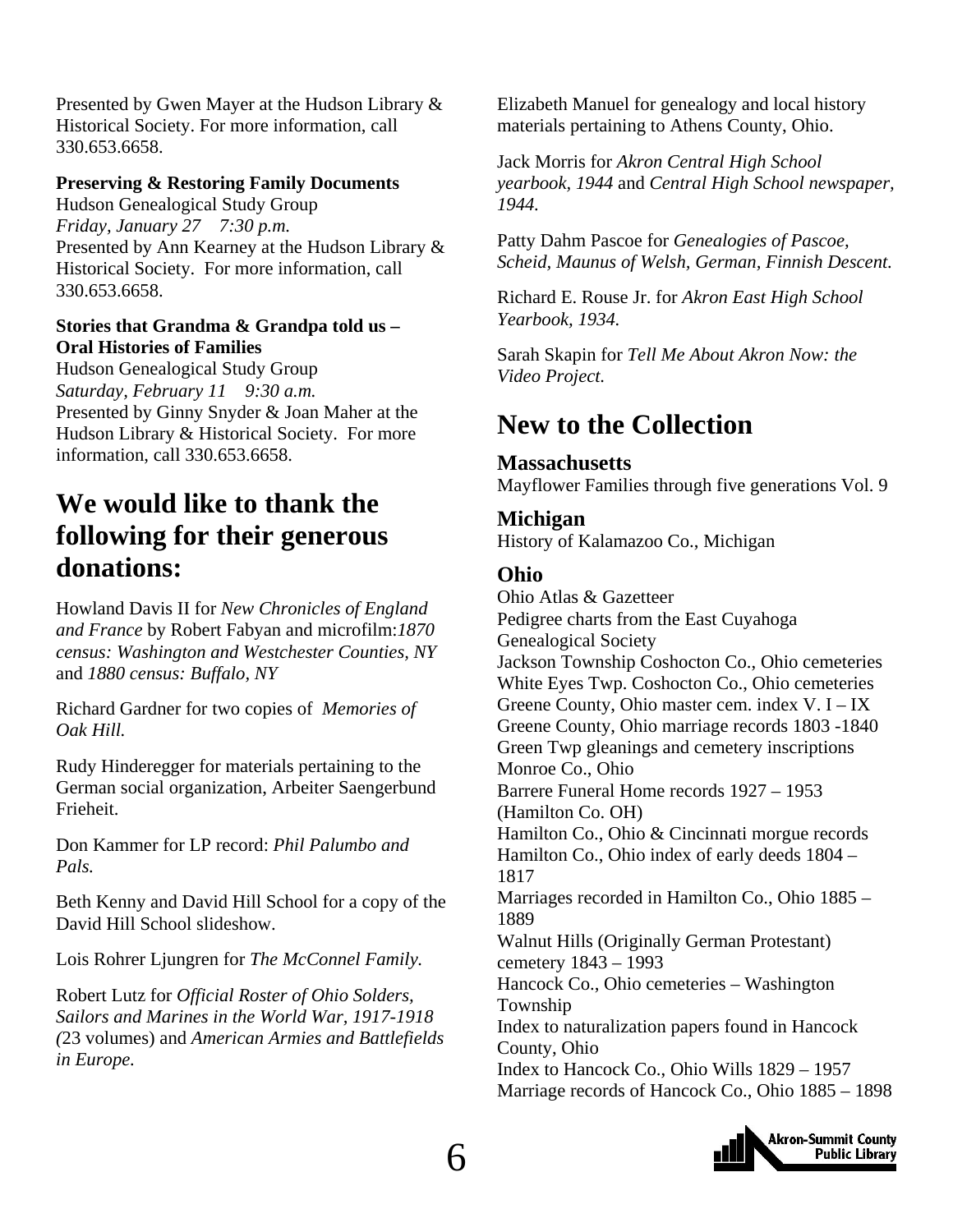#### **Ohio Continued**  Oberlin College catalogue of graduates Index to Lucas Co., Oh wills Vols. 1 -3 List of electors registered in the city of Toledo, Ohio Building a firm foundation: Medina Co. architecture 1811 – 1900 Mercer Co., Ohio combined Atlas of 1888 & 1900 Probate Court birth records Mercer Co., Ohio book 1 1867 – 1882 Miami Valley, Ohio Deaths 1930 -1977 Monroe Co., OH cemetery inscriptions Benton & Washington townships Monroe Co., OH cemetery inscriptions of Wayne township Parish Records of St. Paul's German Evangelical church 1862 - 1956 Morgan Co., OH deaths 1897 – 1908 Morgan Co., OH deaths 1908 – 1952 Morgan Co., OH marriages 1899 – 1904 Morgan Co., OH marriages 1904 – 1912 Morgan Co., OH marriages 1912 -1924 Morgan Co., OH Obituary Abstracts Morgan Co., OH Wills 1870 – 1908 Morrow Co. Death Records Vol. 1 Morrow Co. Death Record Index 1908 – 2001 Morrow Co., OH marriages 1899-1907 Records of the Craven Funeral Home (Morrow Co.) Records of the Harry Jacobs Funeral Home (Morrow Co.) Ottawa Co., OH –Locust Point and Rusha cemetery burials Ottawa Co., OH St. John Lutheran Church of Port Clinton funeral records Cemetery inscriptions of Bearfield Twp. in Perry Co., Ohio. Eaton and vicinity deaths 1946-1979 Richland Co., Ohio Monroe Twp. cemeteries Co-Eds – Akron Women Map of Summit Co., Ohio in 1856 Memories of Oak Hill Presbyterian Church Obituaries and death notices found in the Miami-Visitor weekly 1850 - 1861 Oswald's Funeral Home Records Lebanon, Ohio Vol. 1 1867 - 1890 Oswald's Funeral Home Records Lebanon, Ohio Vol. 2 1890 - 1907

Warren Co. Adoptions 1856 - 1917 Warren Co. Assessors book  $2 \& 3$ : Births  $1886 -$ 1907 Warren Co. Assessors book 1: Deaths 1886 – 1907 Warren Co., Ohio births 1892 - 1896 Warren Co., Ohio births 1897 - 1902 Warren Co., Ohio births 1903 – 1908 Warren Co., Ohio Death Records Book 1 1867 – 1881 (2 Vols.) Warren Co., Ohio delayed and corrected birth registrations Warren Co., Ohio divorces 1803 – 1900 Warren Co., Ohio Gazetteers Warren Co., Ohio Infirmary Records 1911 -1954 Warren Co., Ohio Lunacy Record book # 1 1904- 1913 Warren Co., Ohio Marriage Consents 1803 – 1903 Warren Co., Ohio Marriage Records 1854 – 1861 Warren Co., Ohio Marriage Records 1861 – 1867 Warren Co., Ohio Marriage Records 1867 – 1872 Warren Co., Ohio Marriage Records 1872 – 1876 Warren Co., Ohio Marriage Records 1876 – 1882 Warren Co., Ohio Marriage Records 1882 - 1889 Warren Co., Ohio Marriage Records 1899 - 1901 Warren Co., Ohio Naturalizations 1825 – 1925 Warren Co., Ohio Obituary Index Warren Co., Ohio Index to wills and estates 1803 – 1936 (2 vols.) Diary of Thomas Jefferson Hadley for 1887

#### **Pennsylvania**

Pioneer outline of history of NW Pennsylvania Biographical Cyclopedia of Cambria County, Pennsylvania History of Perry Co., Pennsylvania (1873) History of Perry Co., Pennsylvania (1922)

#### **West Virginia**  Journal of Jackson Co., WV Historical Society

#### **Family Histories**

Ancestry of Margery Ruth Howe Vol. 3 Jordan Family Jason & Martha Harmer Penrose: Their ancestors and descendants 1200-1982 John Hartz and Catharine (Hershey) William Lance/Lantz family history The Peytons of Virginia II (2 vols.)